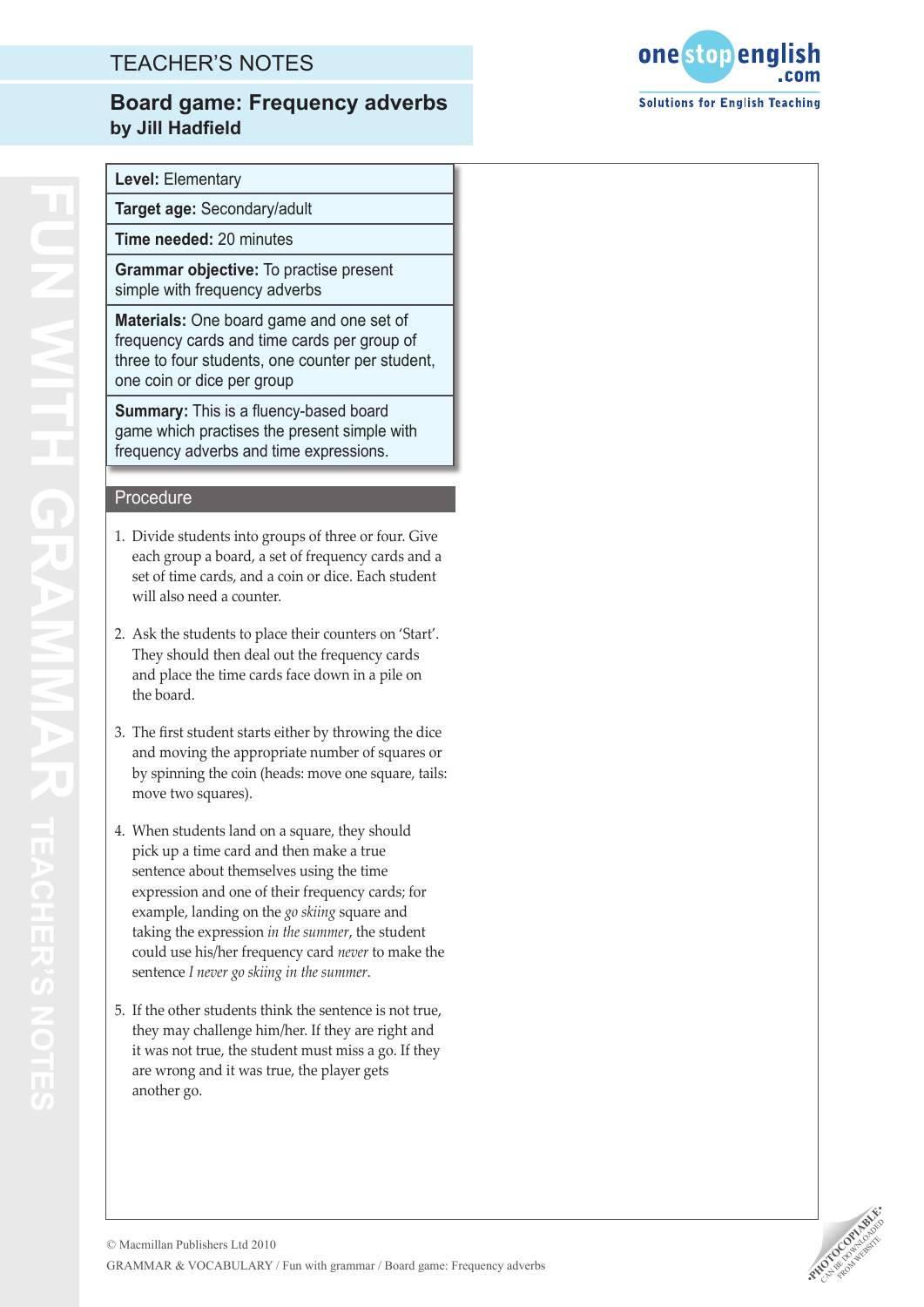# **WORKSHEET**

## **Board game: Frequency adverbs by Jill Hadfield**



| start                     | go swimming<br>16 | play football      | watch TV            | go to the seaside      | $\bullet$<br>go for a walk<br>ă | go to the cinema            |
|---------------------------|-------------------|--------------------|---------------------|------------------------|---------------------------------|-----------------------------|
|                           |                   |                    |                     |                        |                                 | go clubbing                 |
| *****<br>do the gardening | play tennis       | watch sport        | do homework<br>R    | finish                 |                                 | go skating                  |
| cook                      |                   |                    |                     |                        |                                 | go skiing<br>$\overline{z}$ |
|                           |                   | frequency<br>cards |                     | time                   |                                 |                             |
| do the washing up         |                   |                    |                     | <b>cards</b>           |                                 |                             |
|                           |                   |                    |                     |                        |                                 | go to the theatre           |
| do the ironing            | do the washing    | listen to music    | go out with friends | drink tea<br>$\approx$ | drink coffee                    | go to concerts              |

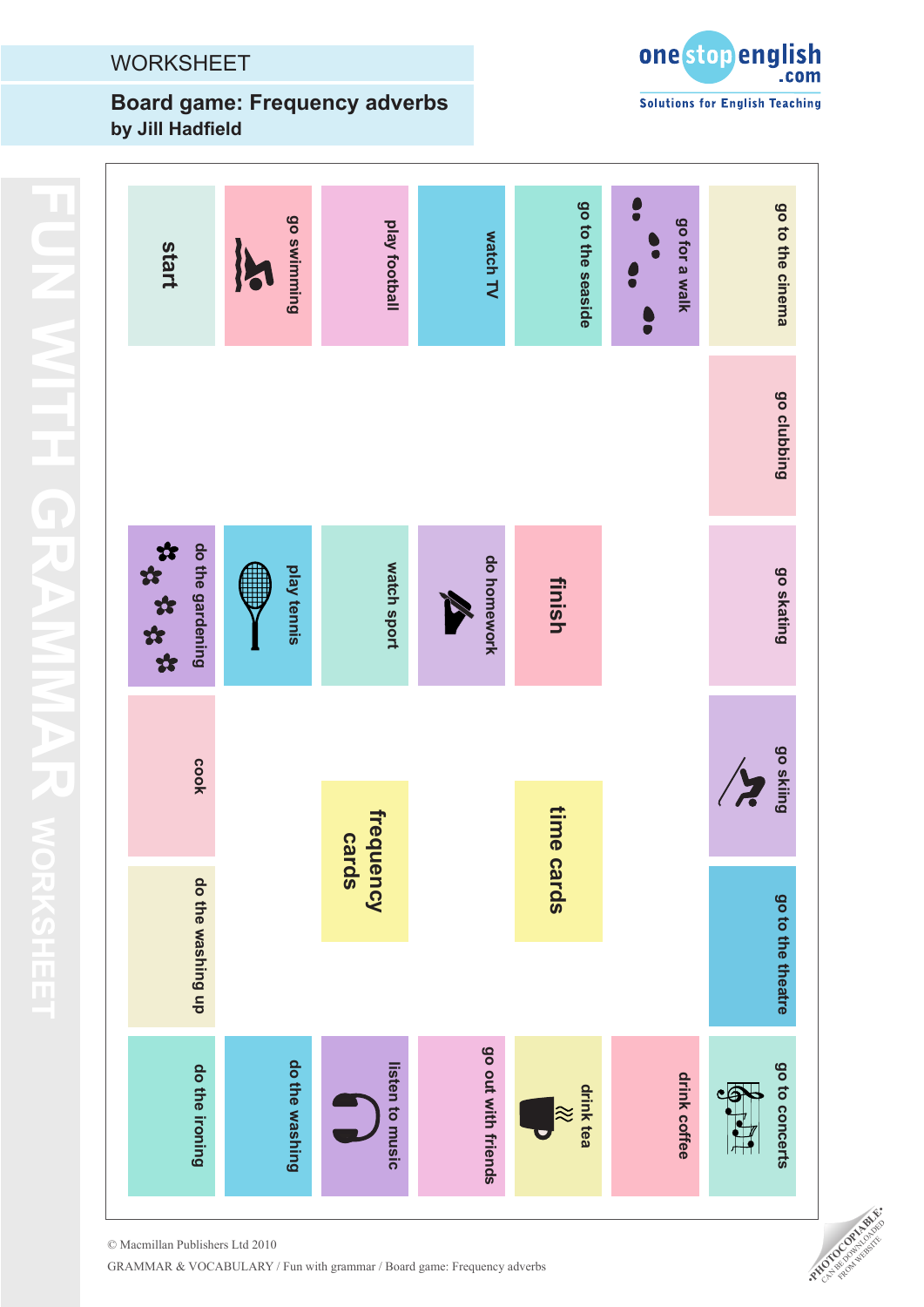# FREQUENCY CARDS

## **Title Board game: Frequency adverbs Author by Jill Hadfield**



| $\frac{1}{2}$ |       |           |       |                                           |
|---------------|-------|-----------|-------|-------------------------------------------|
| skewle        | often | sometimes | never | rarely                                    |
| skewle        | often | sometimes | never | rarely                                    |
| skewle        | often | sometimes | never | rarely                                    |
| skewle        | offen | sometimes | never | rarely                                    |
| s/ewgs        | often | sometimes | never | :<br>:<br>:<br>rarely<br>i<br>í<br>ı<br>í |